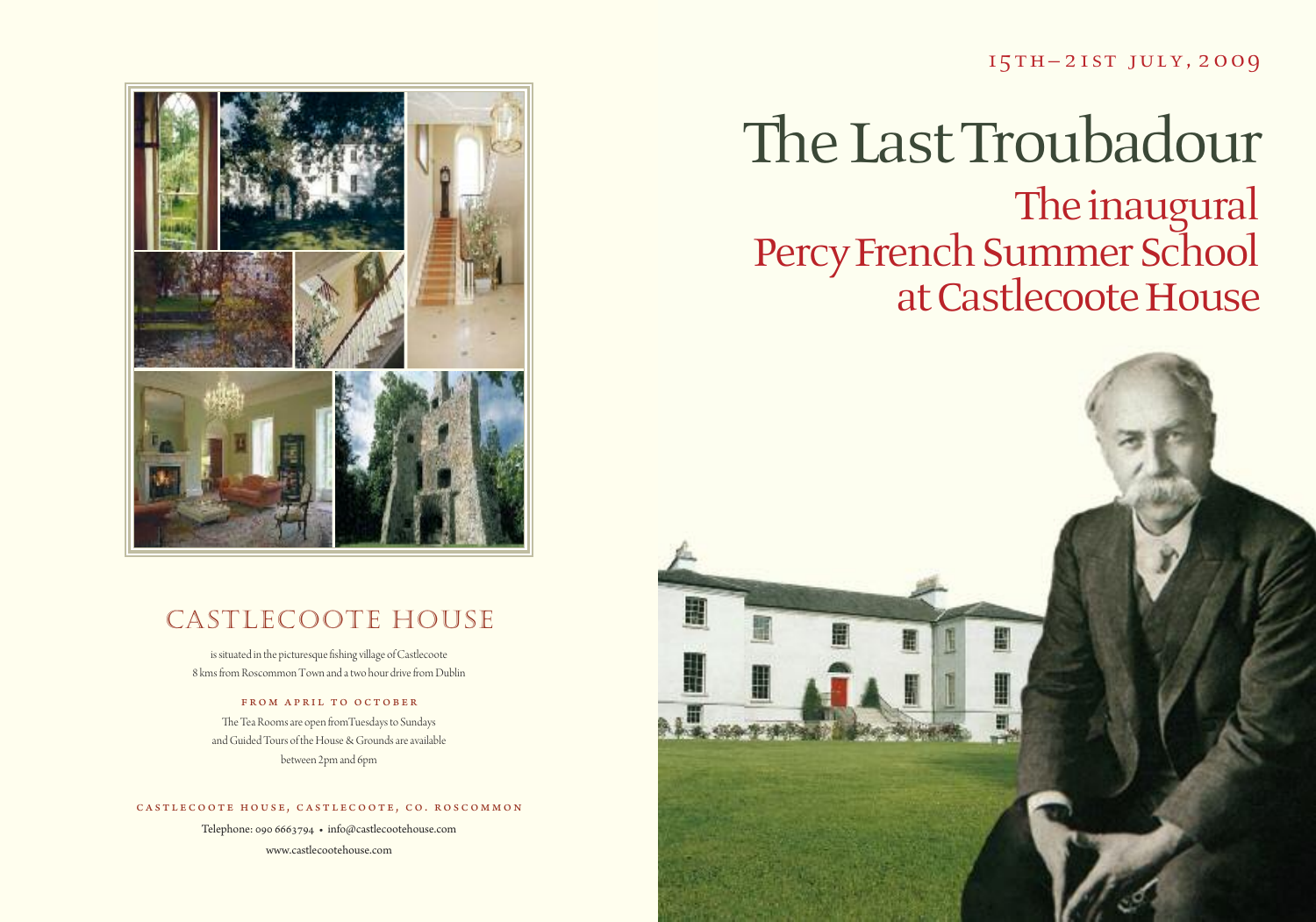

# The inaugural Percy French Summer School *CastlecooteHouse*

15th to 21stJuly, 2009

The School is supported by Roscommon County Council

It is intended that the School becomes an annual event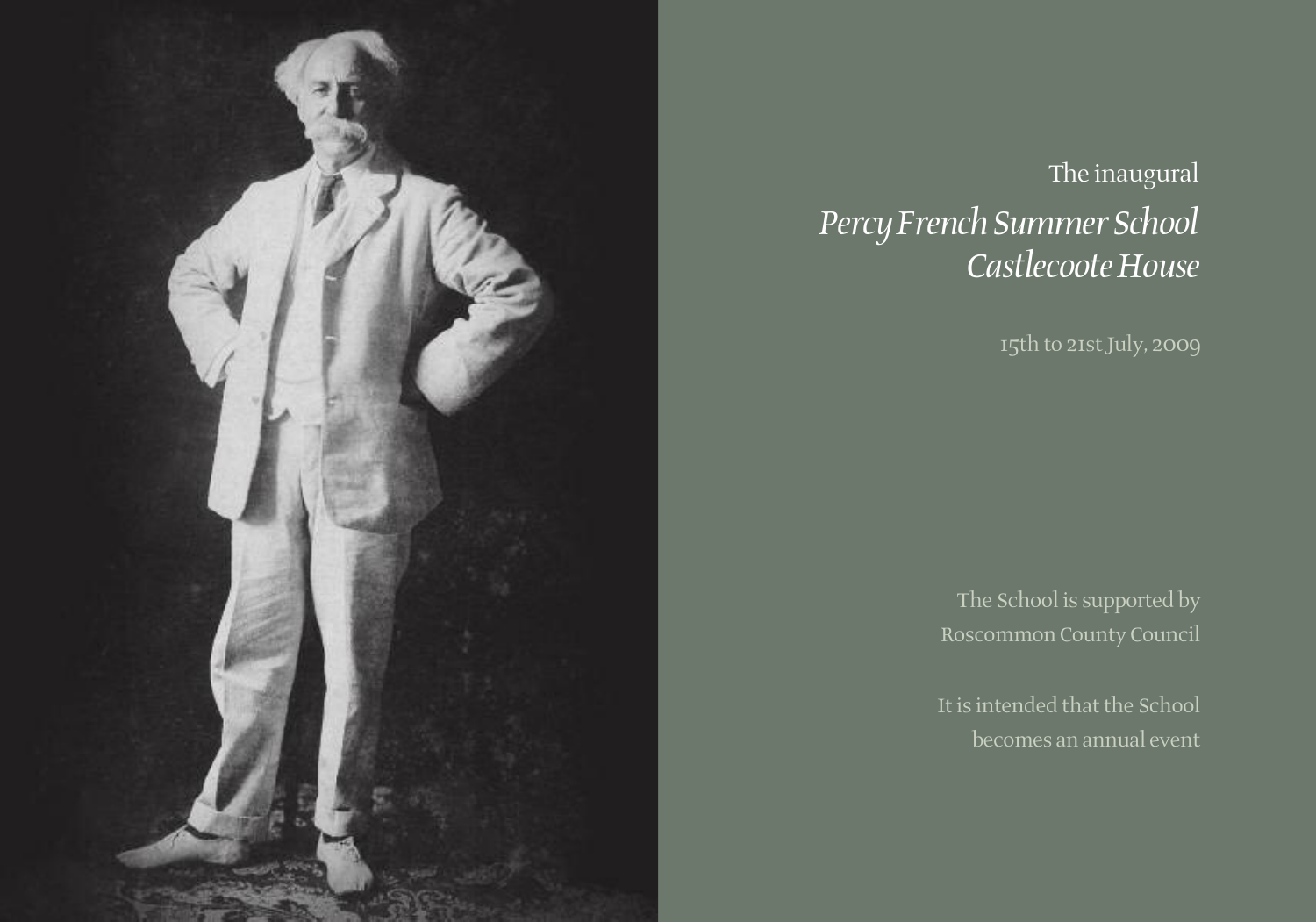

# *PercyFrench events atRoscommon Library*

To launch, support and celebrate the inaugural Percy French Summer School at Castlecoote house, Roscommon County Council Library Services will be hosting two events at the County Library, Abbey Street, Roscommon. The Library is also marking the occasion with a two-week-long exhibition, French Miscellany. This collaboration between the Library and the new school is intended to become an exciting annual event.

#### WED NESDAY • 15TH JULY

- 7.00 pm Percy French Summer School launch The Library, Abbey Street, Roscommon
- 8.00 pm Performance: *Songs of Percy French*, Toni Walsh with Áine Ní Dhubhghaill (harpist)

#### t u e s d a y • 2 1 s t j u l y

8.00 pm Performance: *Songs of Percy French* The Library, Abbey Street, Roscommon Courtney Kenny (grand nephew of Percy French)



# *The PercyFrench Summer School at* Castlecoote House, 2009

#### FRIDAY • 17TH JULY

| 7.00 pm         | Percy French Summer School reception<br>Opening Address: Michael D. Higgins, TD                                   |
|-----------------|-------------------------------------------------------------------------------------------------------------------|
| 8.00 pm         | Performance: Recitations and Songs of Percy French<br>Simon Morgan and Dick Hogan with Teresa O'Donnell (harpist) |
|                 | SATURDAY • 18TH JULY                                                                                              |
| 9.30 am         | Illustrated talk on Percy French's paintings: Lead Kindly Light<br><b>Bernadette Lowry</b>                        |
| 10.40 am        | Coffee                                                                                                            |
| 11.00 am        | Lecture: What made me a writer<br>Carlo Gébler                                                                    |
| 12.00 pm        | Percy French in the novel 'Death and Nightingales'<br>Reading and talk by the author, Eugene McCabe               |
| 1.00 pm         | Gardens open                                                                                                      |
| 3.00 pm-5.00 pm | Film: The Last Troubador starring Bill Golding<br>Panel discussion with Brian Munn and Joan Egan                  |
| 8.00 pm         | Performance: Percy French Concert<br>Simon Morgan and Dick Hogan with Teresa O'Donnell (harpist)                  |
|                 |                                                                                                                   |

### s u n d a y • 1 9 t h j u l y

| 11.00 am | Lecture: Percy French in Ireland from 1957 to today<br>Liam Byrne                |
|----------|----------------------------------------------------------------------------------|
| 12.00 pm | Coffee break                                                                     |
| 12.15 pm | Commemorative Service<br>Fr Francis Beirne, Chairman of The Percy French Society |
|          |                                                                                  |

1.00 pm Gardens open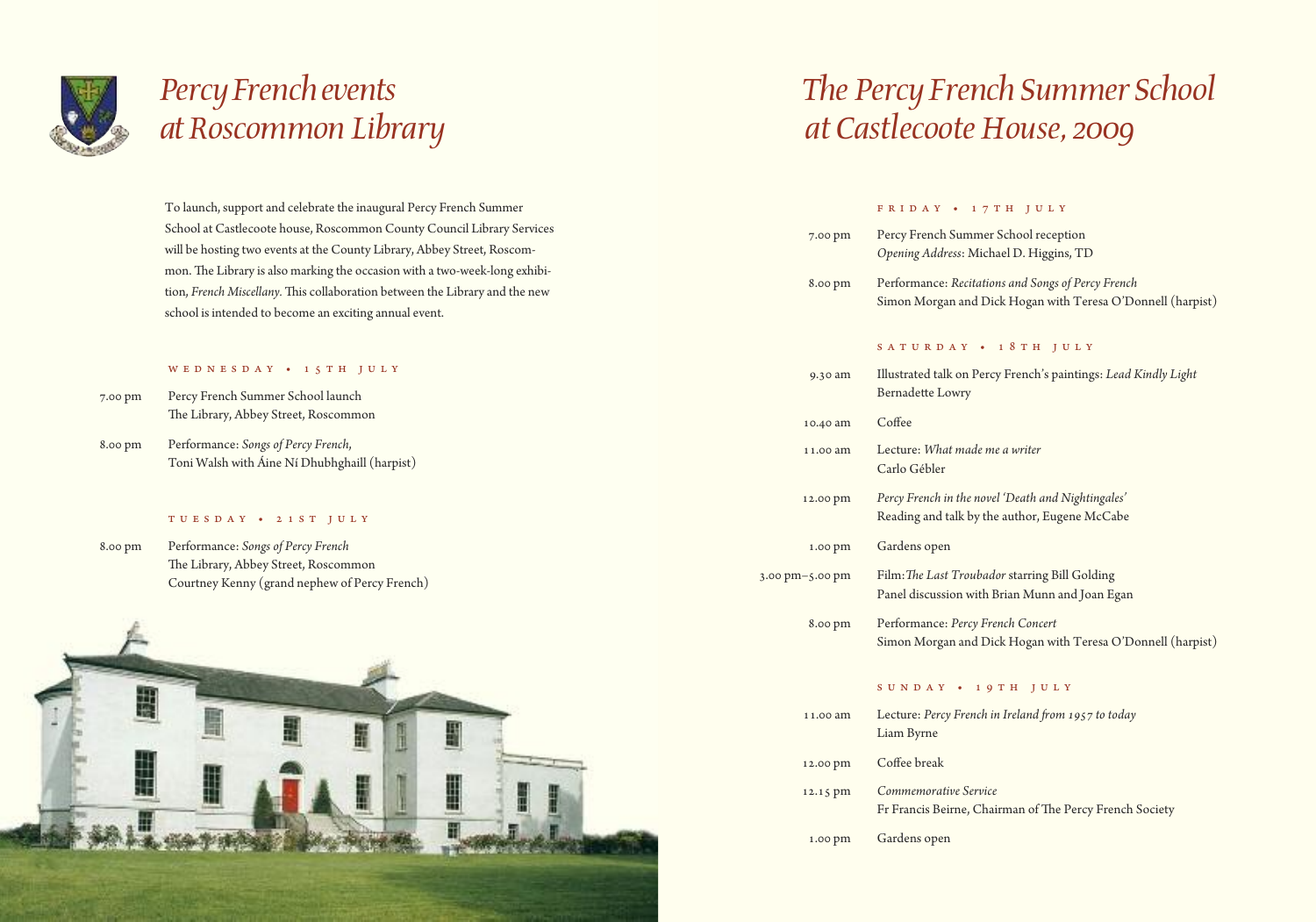

*Principal lectures and performers 2009*

### Simon Morgan

Simon Morgan is aClassically trained singer much in demand – he has performed on every continent with venues ranging from The Royal *Albert Hall*, London, to the*Great Hall of the People*, Beijing.

Along with being an established opera singer he enjoys considerable success in other styles. He sang at the inaugural Irish Night at the *BBC* Proms and his jazz singing has been appreciated both in intimate clubs (including*Don't Tell Mama*, New York) as well asin big band venues with full orchestras across Ireland and the UK. He toured China and Japan as a lead singer with *Riverdance*.

His operatic work includes the title role of *Eugene Onegin*, Marcello in *La Bohème*, and Silvio in *Pagliacci*. At Dublin's Gate Theatre he performed the role of Antony in Stephen Sondheim's *Sweeney Todd* (winner of the Best Opera Production at the *Irish Theatre Awards 2008*. He hasfrequently toured as a singerin the USA where he has received much critical acclaim and hastwo albums on release.



# Dick Hogan

Dick Hogan says he can never remember a time when he didn't sing. As a trainee technician in the then Department of Posts and Telegraphs his first foreman was Frank O'Dowda, a brother of Brendan O'Dowda, the famous singer of Percy French songs. He introduced him to 'The Brendan O'Dowda Circle'.

Dick is currently producing a compendium of 15 albums straddling many aspects of the traditional repertoire and they will include two albums devoted to Percy French. They are being recorded at live sessions all over Ireland and abroad and all will be unaccompanied.

Dick hastoured in many parts of theworld, including Europe, Russia, South Africa, Australia, Hong Kong andChina.

Hissongs have been played many times on BBC and RTÉ radio and is frequently heard on local radio stations all over the country. He has appeared on RTÉ television as a singer and numerous times as a set dancer on BBC and RTÉ television.



# Michael D Higgins

Michael D Higgins is a former Minister for Arts, Culture, and the Gaeltacht (1993–97).

He played a significant part in establishment of the Gaelic language TV channel *TnaG* as well as *Raidió naGaeltachta*. Hassupported GalwayArts, Galway Arts Festival, and also many sports developments.

He was first elected to the Dáil in 1981 and has been a deputy from 1987 to present. Hewas a senator for the NUI constituency from 1982-87 and was aTaoiseach's nominee to the Seanad between 1973–77.

Michael isthe Labour Party President and Spokesperson for Foreign Affairs, and is currently a sitting deputy for Galway West.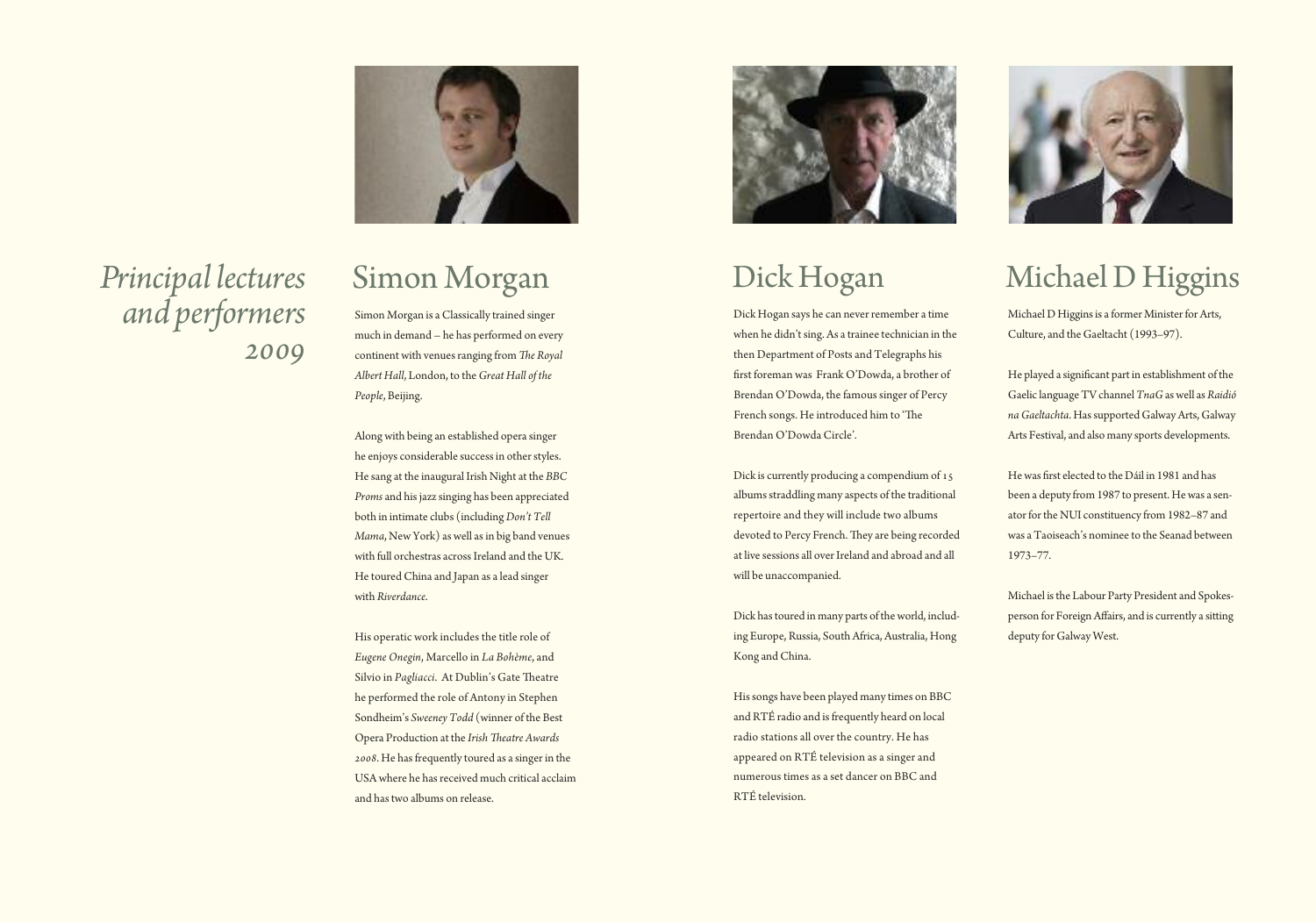

### Carlo Gébler

Carlo Gébler is the Dublin born author of many novels including *The Cure* (1994) and *How to Murder a Man* (1998) and *AGoodDayfor aDog* (2008). Hisshortstory collection *W.9. & Other Lives* (1996), the memoir *Father*  $\mathcal{C}I$  (2000), the narrative history *The Siege of Derry* (2005), and two travel books,*Driving 8rough Cuba* (1988) and *The Glass Curtain* (1991). *My Father's Watch*, a memoir co-written with Patrick Maguire, youngest of the Maguire Seven, came out in 2008.

He has written plays for both radio and stage, including 10 Rounds which was short listed for the Ewart-Biggs Prize in 2002.

He has taught at Trinity College, Dublin (where he wastwice Writer Fellow), Queen's University Belfast, and HMP Maghaberry where he has been writer in residence since 1997. He is currently the Royal Literary Fund Fellow at Queen's. He is chairman of the Irish Writers' Centre and was elected to Aosdána in 1990. His film *Put to the Test* won the 1999 Royal Television Society award.



### TeresaO'Donnell

For the past ten years, Teresa has worked as a freelance harpist and singer throughout Ireland, Europe and USA, having graduated with an Honours Degree in Music and Irish from Trinity College Dublin and a Mastersin Performance and Musicology.

Teresa began her harp studies with the late Sr. Eugene McCabe at Mount Sackville School, and later studied with the renowned French harpist Sebastien Lipman, and attended masterclasses with Professor Witsenberg, Han Ann Liu, and other international harpists.

Although from a classical background, she is at home in many genres, including jazz, pop, traditionalCeltic music, and Broadway shows. She has appeared on stage with Andrea Bocelli, Sinead O'Connor, The Chieftains, The Celtic Tenors, Brian Kennedy, Tommy Fleming, and Katherine Jenkins, and has appeared on BBC, RTÉ, and CNN.

She is currently studying for a PhD in Music Education at St. Patrick's College, Drumcondra, where she is also a lecturer.



## Eugene McCabe

Eugene McCabe was born in Glasgow in 1930. He was educated in Ireland. His novel*Death and Nightingales* was described by Michael Ondaatje as 'a deeply moving, powerful, and unforgettable book'. John Banville said that it 'should put Eugene McCabe in the first rank of contemporary Irish novelists', and Colm Tóibín called it 'clearly one of the great Irish masterpieces of the century'.

He has been a farmer most of hislife and started writing in 1962. He calls himself 'a farmer who happens to write, or a writer who happens to farm'. His plays include *A Matter of Conscience*, *King of the Castle*, *PullDown a Horseman* (1966), *Breakdown* (1967); *Swift* (1969), and his plays for television include *Some Women of the Island*;  $A$  *Matter of Conscience*; *The Funeral*; *Victims*, *GaleDay* (1979) commissioned by the Abbey and RTÉ;*Death and Nightingales* (1992), a tragic pastoral novel set in 1883 in the wake of the Invincibles: *Heaven Lies Around Us* (1997); *Tales from the Poor House* (1998), four dramatic monologues set in famine Ireland, commissioned and screened in Irish and English versions on RTÉ/TnaG.



# Toni Walsh

Toni Walsh is an award-winning soprano. Since 1997 she has worked as assistant lecturer in the Department of Vocal, Operatic and Dramatic Studies at the DIT Conservatory of Music and Drama.

Her operatic roles include Annina in Verdi's *La Traviata* and Inezin *Il Trovatore*, and the  $M$ other in Menotti's *Amahl and the Night Visitors*. She has also appeared in the NCH Summer Opera Series playing leading rolesin*Operatic Scenes*, including Dorabella in Mozart's *Cosi fan* tutti, and Rosie McCann in A. J. Potter's modern opera *The Wedding*. She has toured with Opera Reatre Company in their revival tour of *Love*  $Potion$  based on Donizetti's *L'Elisir d'Amore*. Her oratorio work includes Brahms' *Requiem*, Handel's *Messiah* and *Judas Maccabaeus*; Hayden's *Stabat Mater* and *Li<leOrgan Mass*; Mozart's *Requiem*, *Vespers* and*Great Mass in C minor*; Vivaldi's*Gloria*.

She has given solo recitals and concerts throughout Ireland including the Bank of Ireland Arts Centre, the National Concert Hall and the Hugh Lane Gallery.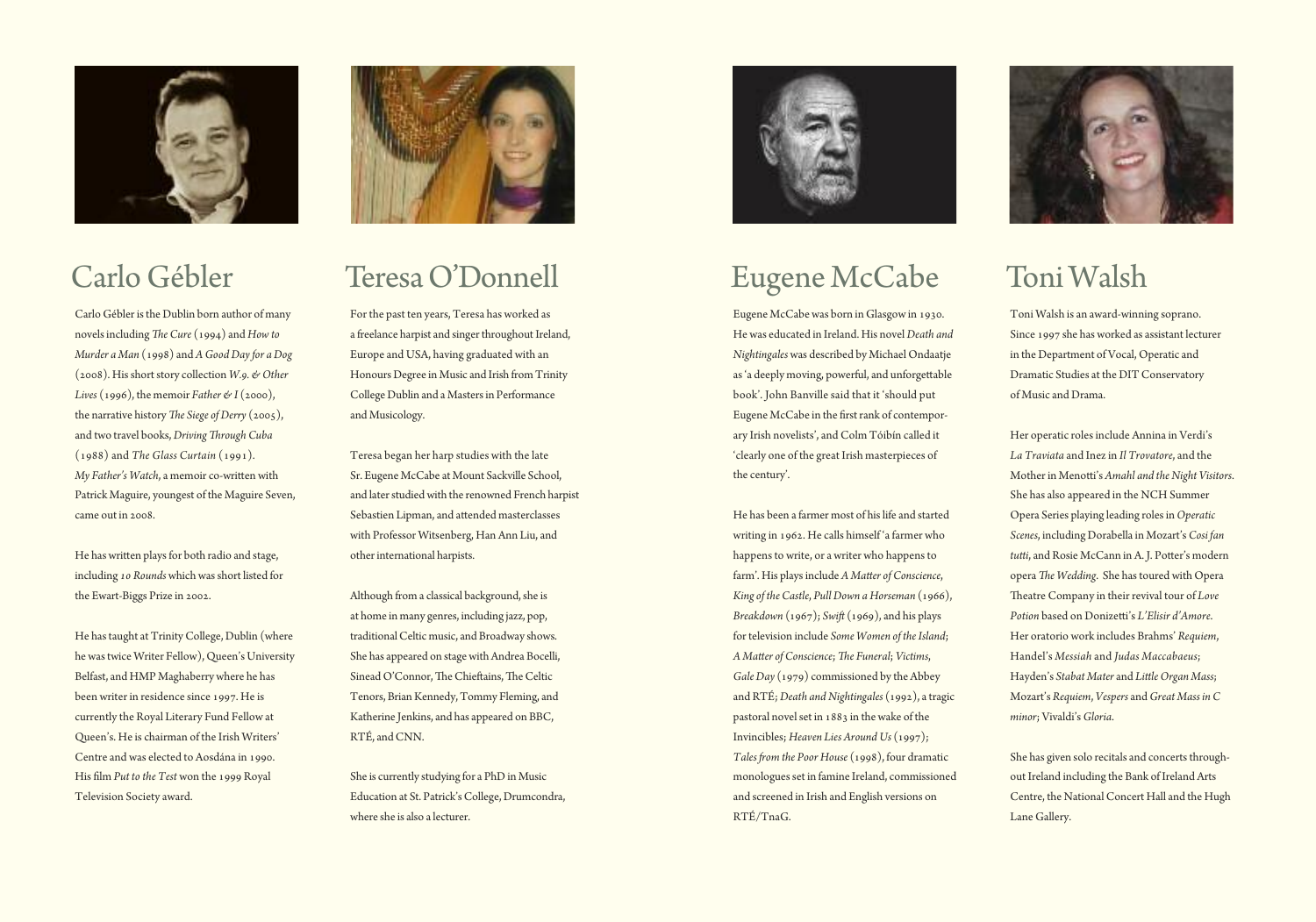

# **Courtney Kenny**

Courtney Kenny was born in the West of Ireland and his great-uncle was Percy French. He was educated in England and studied at the Royal College of Music in London. His began his career in light music and musical theatre and then entered the world of opera becoming a much sought after *repetiteur*. As a conductor he has worked with New Sadler's Wells Opera, London, and The Ohio Light Opera. He has also traveled the world as *cabaret artiste*.

Courtney has made several tours of Ireland with appearances at *The National Concert Hall*, *The Wexford Festival* and *The Belfast Festival* and has performed on RTÉ's *Late, Late Show* on many occasions.

He studied at the famous Cabaret Symposium at the *Eugene O'Neill Theatre Centre*, Connecticut. In New York he has performed at *88's* in Greenwich Village, *The Fire Bird Café*, *Judy's Cabaret*, *Danny's Skylight Room*, and at the famous *Cabaret Convention*. In London, he has appeared at the *Pizza on the Park*, *The Jermyn Street Theatre*, and *The Purcell Room*. He has appeared at *The Edinburgh Festival* and *The Wexford Opera Festival*.



### Bernadette Lowry

Bernadette Lowry is a freelance curator, writer and teacher. From 2001—2004 she was curator, catalogues writer and picture researcher at the Oriel Gallery where she edited the biography of Percy French, *Lead Kindly Light* published in 2000. She holds MA in English and Diploma in the History of European Painting from UCD.

She is currently working on an extended biography on the life of Percy French and researching the influence of Percy French on James Joyce for The James Joyce Research Centre at UCD.

For the Oriel Gallery she has given many talks on Percy French throughout Ireland. In 2001 she assisted artist and curator, Dr. Michael Casey, Government of Ireland Post-Doctoral Fellow, in mounting the exhibition *Fotografia Metasisica*, *Landscapes, Symbols Correlations* at the Butler Gallery, Kilkenny, and in 2008 co-curated an exhibition of the leading Finnish artist, Kristian Krokfors at the Finnish Embassy, Dublin and Lemonstreet Gallery, Dublin.



### Brian Munn

Brian Munn has been an actor and broadcaster since the age of twelve, when he played his first role in a BBC Drama production. He has worked in all areas of the business from stage actor to television game show host, from Radio Drama Producer with RTÉ, to film actor.

In films, he has been husband to Helen Mirren in *Cal*, flirted with the star of *Misery*, Cathy Bates, in *P. S. I Love You*, and even had to beat up Tom Cruise in *Far and Away*. Over the past thirty-five years Brian has been the voice-over on Irish radio and TV commercials for an extraordinary range of products and services–you might not know the face but you will more than likely know the voice!

However, his greatest professional joy is in reciting poetry. He presented a series of poetry programmesfor *Lyric FM*.



# LiamByrne

Liam Byrne is passionate about history. He is a member of Roscommon Heritage Group, Roscommon Historical & Archaeological Society, The Old Athlone Society, The Royal Society of Antiquaries of Ireland, and The Ephemera Society. His history essays have been published in many magazines and has won the Seamus Kelly MemorialAward.

He has a regular feature on documents and ephemera in *Roscommon Life*, the Annual of the Roscommon Association in Dublin. Liam holds a Certificate in Local History from NUI (Maynooth) and has recently completed a Diploma inArchaeologywith NUI (Galway).

He also maintains a website dedicated to County Roscommon publications, documents and ephemera and Roscommon people everywhere. It is at:www.roscommonhistory.ie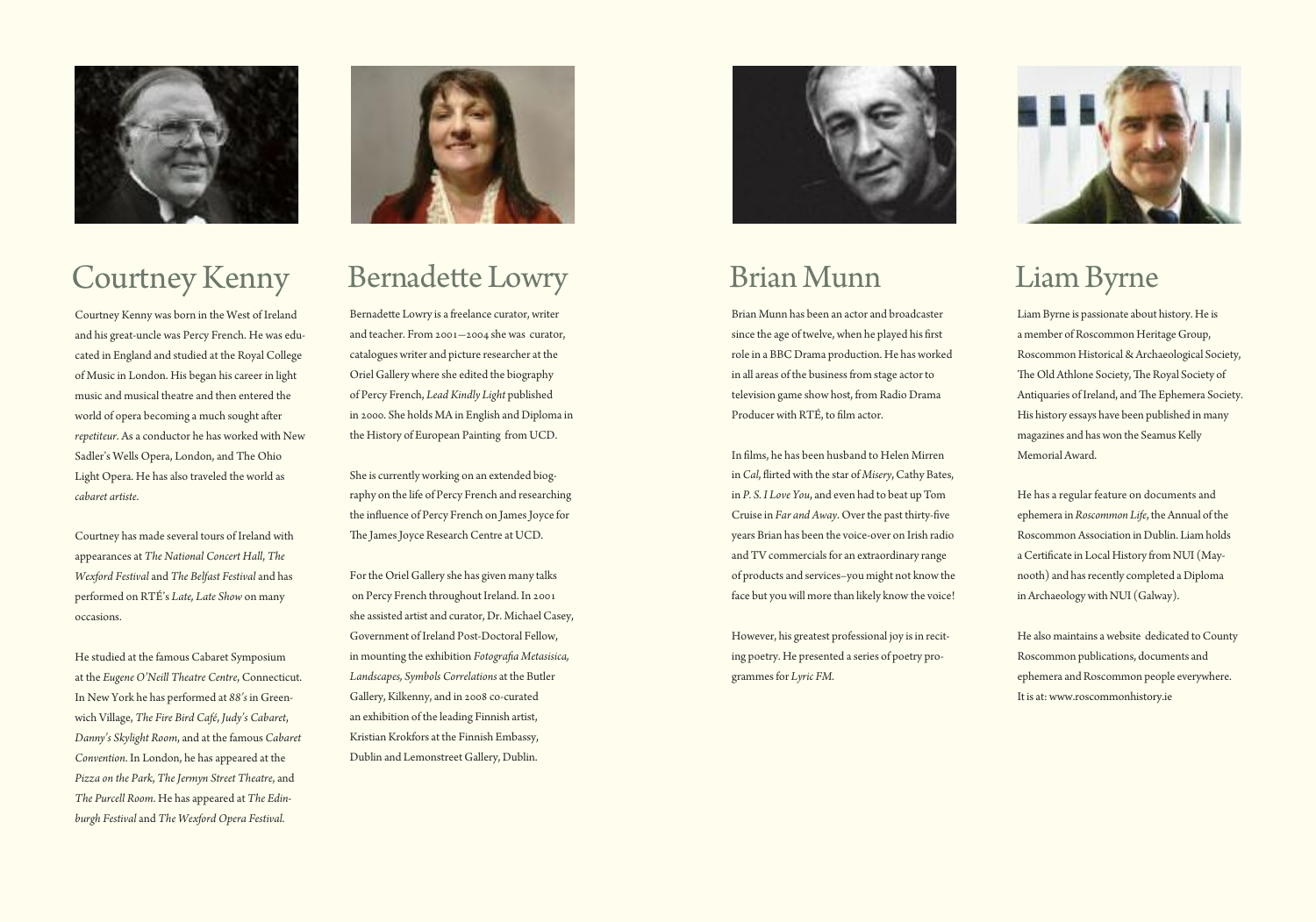### Percy French

William Percy French was born in 1854 at Cloonyquin House, County Roscommon. He was the second son of landowner Christopher French and his wife Susan Emma (nee Percy).

He was educated in Ireland and England. In 1872 he began an engineering degree at Trinity College, Dublin.There he developed histalent forsongwriting. Percy French is perhaps best known as awriter of humorous songs, but he was active also as an editor, concert promoter, landscape painter, sketch writer, poet, banjo player, and stage entertainer.

He qualified as a Civil Engineer but continued to develop his interest in music, drama, and especially paintingwhich he then considered to be histrue vocation. When later becamewell-known, his paintings from this time were sought after. Many depicting the Irish landscape but others provide a record of his travels in Switzerland, Canada, the USA and the West Indies. In 1887 French became the editor of a comicweekly magazine in Dublin,*TheJarvey*, and he promoted a series of concerts and advertised his many comic songs under the title of The Jarvey Concert Company. When The Jarvey failed after two years, French turned to the stage full time. Hewrote, produced and played the major part in the revue*Dublin up toDate*. He alsowrote the libretto fortwo comic operas and he played the leading role in both works. In 1891, his wife, Ettie died in childbirth, just a year and a day after their marriage, and their baby daughter died some dayslater. In 1894 he married Helen Sheldon, an English chorus girl. They had three daughters.

From 1900 he toured theatres and music halls throughout Britain and in 1910 he and Dr. W. Houston Collisson, his friend and musical collaborator, successfully toured Canada, east coast USA, and the West Indies. French was now based in London but performed at the holiday resorts and towns of Ireland each year and occasionally the skiresorts of Switzerland.

In 1916 hewas dragged by a train and injured and his health subsequently deteriorated.Against his family's advice he continued to tour. In the winter of 1920 he began a tour of Scotland but while performing in Glasgowhe took ill; hewentto the home of his cousin in Formby, Lancashire and some dayslater died frompneumonia on 24 January 1920, aged 65.

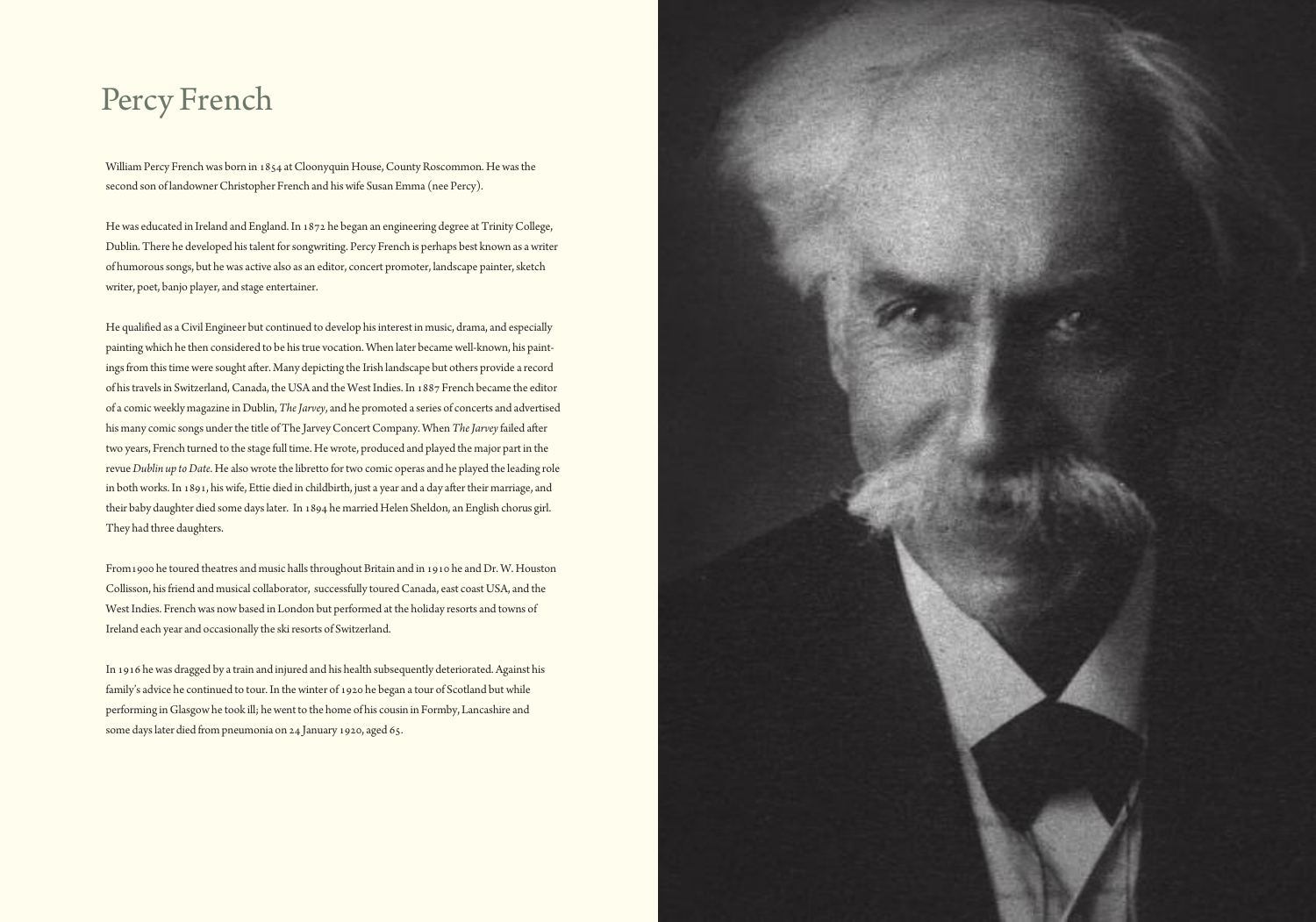# The Percy French Society in Roscommon



### At*CloonyquinnHouse*,1957

#### B a c k R o w

Mickey Beirne, Michael Finnerty, Frankie Rushe, Mickey Croghan, Fergus Beirne, Michael Peter Padian, Harry Connor, James Kelly, Jim Dalton, Rita Croghan, Kate Dalton, Patsy Cunnane

> THREE MEN STANDING Seamus De Nash, John Joe Burke, Mehaul Beirne

#### MIDDLE ROW

May McGrath, Sonny Cunnane, Marie Kelly, Teresa Keenan, Carmel Kelly, Rita Beirne, Bride Connor, Ms H. French, Nancy McGrath, Alice Beirne, Teresa McGrath, Marie Beirne, Mary Kate De Nash, Rita Kelly, Molly Brady,[Unknown], Tom Beirne, Peter Carney, Mary Carroll

> F r o n t R o w Robbie Kilgallon, Mrs Kilgallon, Ettie French, Harry French, Joan French, Paddy Dillon, John Finnerty, Tom McHale



Top: Percy French, *Cloonyquinn House* watercolour on paper, 1895, signed and dated lower left 'W.P.F. 95.'

*The Percy French Society of Roscommon was conceived as far back as 1957* when a week-long summer festival was held by the then committee at *Cloonyquinn House*, the ancestral home of Percy French. Another concert was held the following year. They showcased French's songs, poetry and paintings (and also saw the launch of the late Brendan O'Dowda's musical career). Their successes inspired many events both in Ireland and abroad.

With a fund seeded by the money raised at the two festivals, the committee established a *Percy French Scholarship* that is open to pupilslocal to Cloonyquinn; in 1967 the first award was made. Additional annual funding is provided by Killina Parish. The award is made every six years.

The society's work and continuing renown encouraged the use, for the first time, of the Cloonyquinn man's name on a building in Strokestown, the *Percy French Hotel*; in 1967, a large mural depicting the stages and facets of French's life was completed there by the local artist Bernie HarrisChapman.An international poetry festival is held there every May bank holidayweekend commemorating the poet'slasting legacy. In 1970 the society's founding members organised a Percy French concert at the old *Amethyst Ballroom*, Elphin, with Brendan O'Dowda again taking the leading role. The current chairman of The Percy French Society, Fr. Francis Beirne, together with *The Roscommon Historical and Archaeological Society,* unveiled a memorial to Percy French on the site of *Cloonyquinn House* in 1984. Evenings and concerts continued unabated in Roscommon, and on May 1st, 2004, a grand celebration was organised to mark the 150th year of the poet's birth with major events throughout the county, and an exhibition in King House, Boyle, brought over 30 of his watercolours under one roof for the first time ever.



As part of our commitment to supporting a range of cultural events throughout the county , *RoscommonCountyCouncil Library* Services are delighted to be associated with *8e Percy French Summer School*.

We belive the school to be a significant step in the continuing effort to have Percy French's contribution to art, literature and theworld of entertainment fully appreciated.

This school can provide an opportunity to further the recognition of French's life and works, to inspire future events, study and research, and to help to perpetuate the memory and status of this remarkable man both nationally and internationally.

> *RoscommonCountyCouncil Library Services*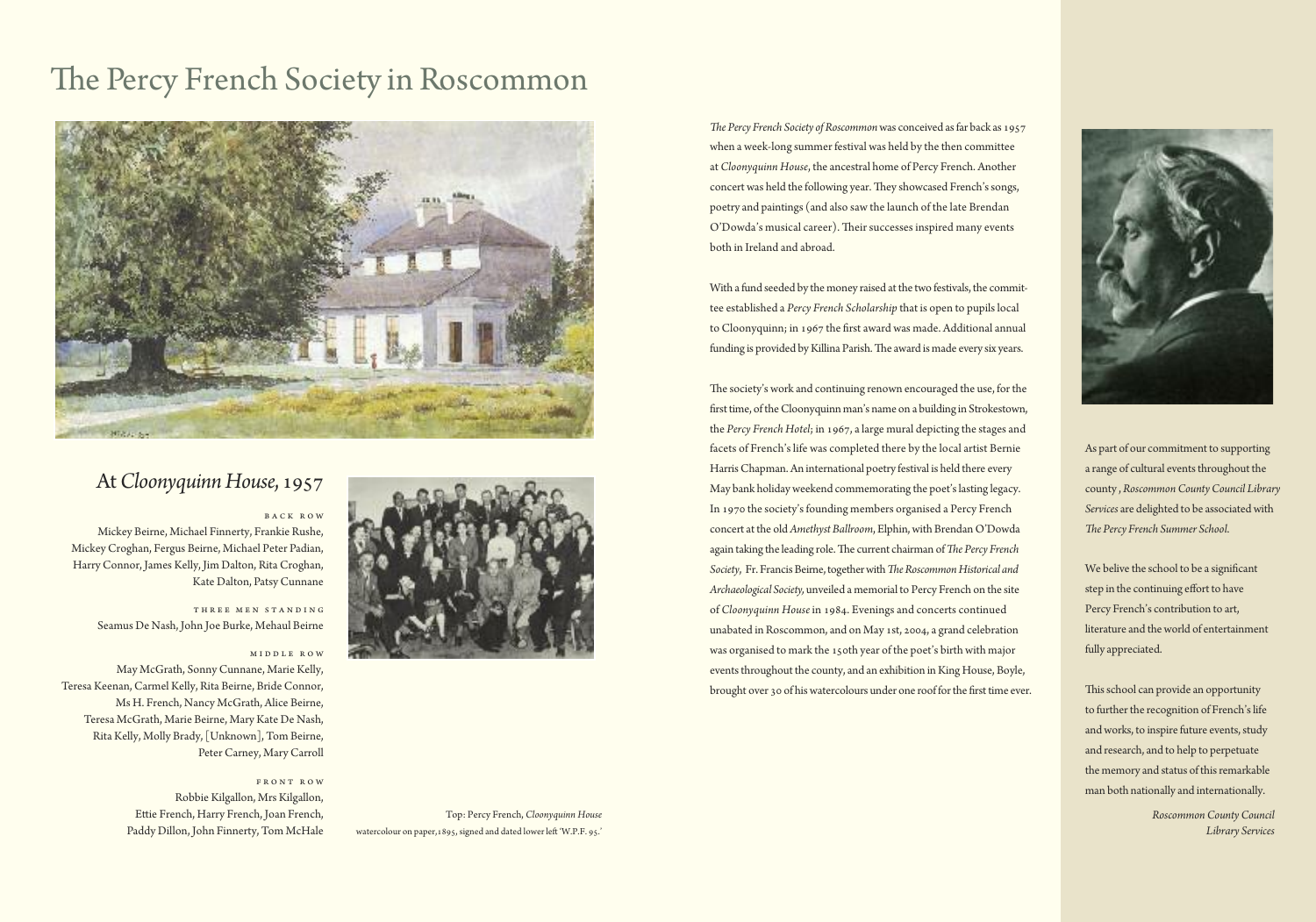### Castlecoote House

Castlercoote House is a magnificent Georgian Palladian mansion. Encircled by the River Suck and surrounded by woodland and unspoilt pastoral countryside, the site has a fascinating and turbulent history. In the 14th and 15th centuries, a fort of the Mageraghty Clan stood there guarding the river's strategic pass.It was refortified in the 1580's by Sir Nicholas Malby, the President of Connaught, (who also built the impressive Roscommon Castle nearby). In 1616 the castle was granted to Sir Charles Coote. During many ferocious battles in the Confederate Wars of the 1640's both the castle and its original entrance bridge were destroyed. Between 1690 and 1720 Castlecoote House was reconstructed from the ruins: the castle's portal screen was converted to a Palladian facade but the asymmetric tower roomsin the North and East wings were retained as were the stone flagged floors and musket chambers of the lower ground floors.

#### The Gunning sisters

During the early 18th century Castlecoote House passed into the ownership of John Gunning and wasthe childhood home of his beautiful daughters, Elizabeth and Maria. They took London by storm and were celebrated by George II. They married well, one becoming the Duchesses of Hamilton and Argyle and the other the Countess of Coventry. During the 1750's they sat for all the leading portrait artists of their day, including Francis Cotes and Sir Joshua Reynolds. A copy of Reynolds' favourite painting of Elizabeth can be viewed in the Hall at Castlecoote House.



Maria died aged only 27. It issaid that her funeral, in London, was attended by 10,000 mourners. Elizabeth had a long, illustriouslife, becoming Lady of the Bedchamber to Queen Charlotte. She was a patron of Roscommon's renowned poet and playwright Oliver Goldsmith. A copy of Reynold's famous portrait of Goldsmith, the original of which is in the National Gallery in Dublin, can be viewed in the library at Castlecoote House.

#### Percy French

It is well documented that Percy French performed in the drawing rooms of big houses throughout Ireland, and it is quite likely that he performed in *Castlecoote House* so close to his home. The house is owned by the son of one of the society's founding fathers and he has set up *The Percy French Summer School* to continue the legacy of his father's work, and that of the many other wonderful people, striving to bring Percy French to the people. It isintended that Roscommon's permanent Percy French Room will be established at the house in conjunction with Roscommom County Council.

### The Gardens

Three look-out towers remain almost intact, and today present commanding features overlooking the beautifully landscaped gardens. The grounds also contain an orchard of rare apple trees, an ice house and medieval bridge ruins, all encircled by the beautiful River Suck.